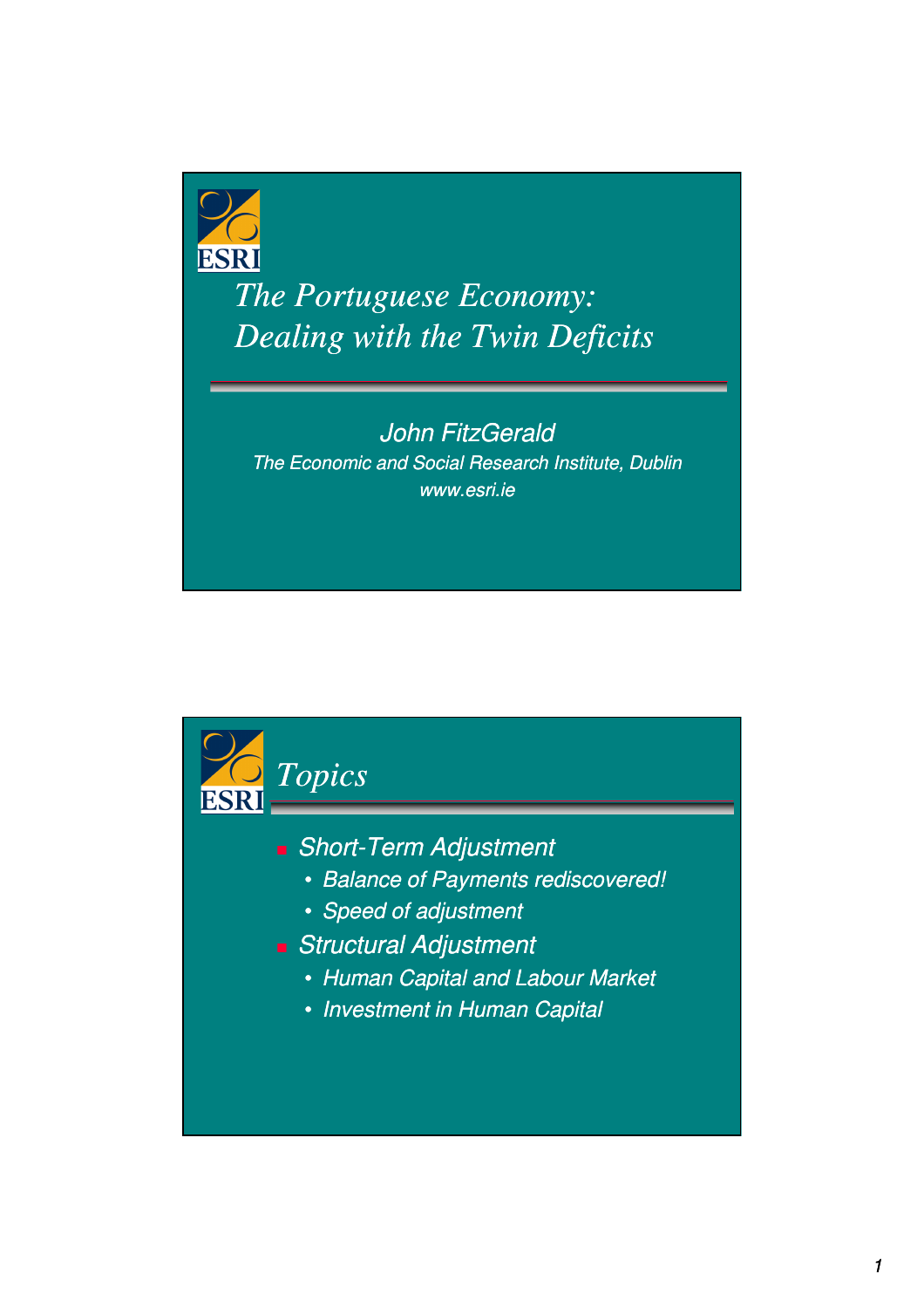

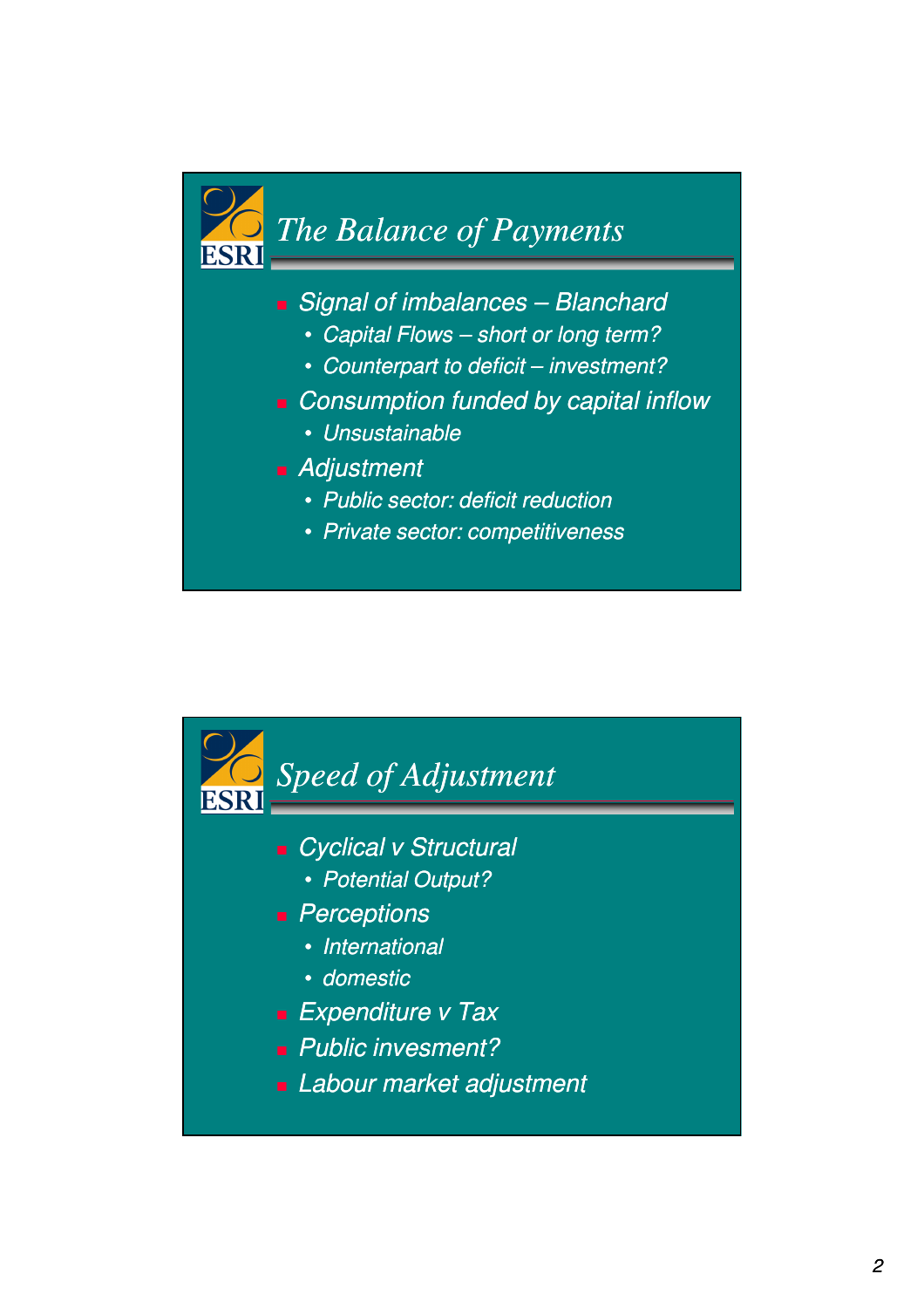

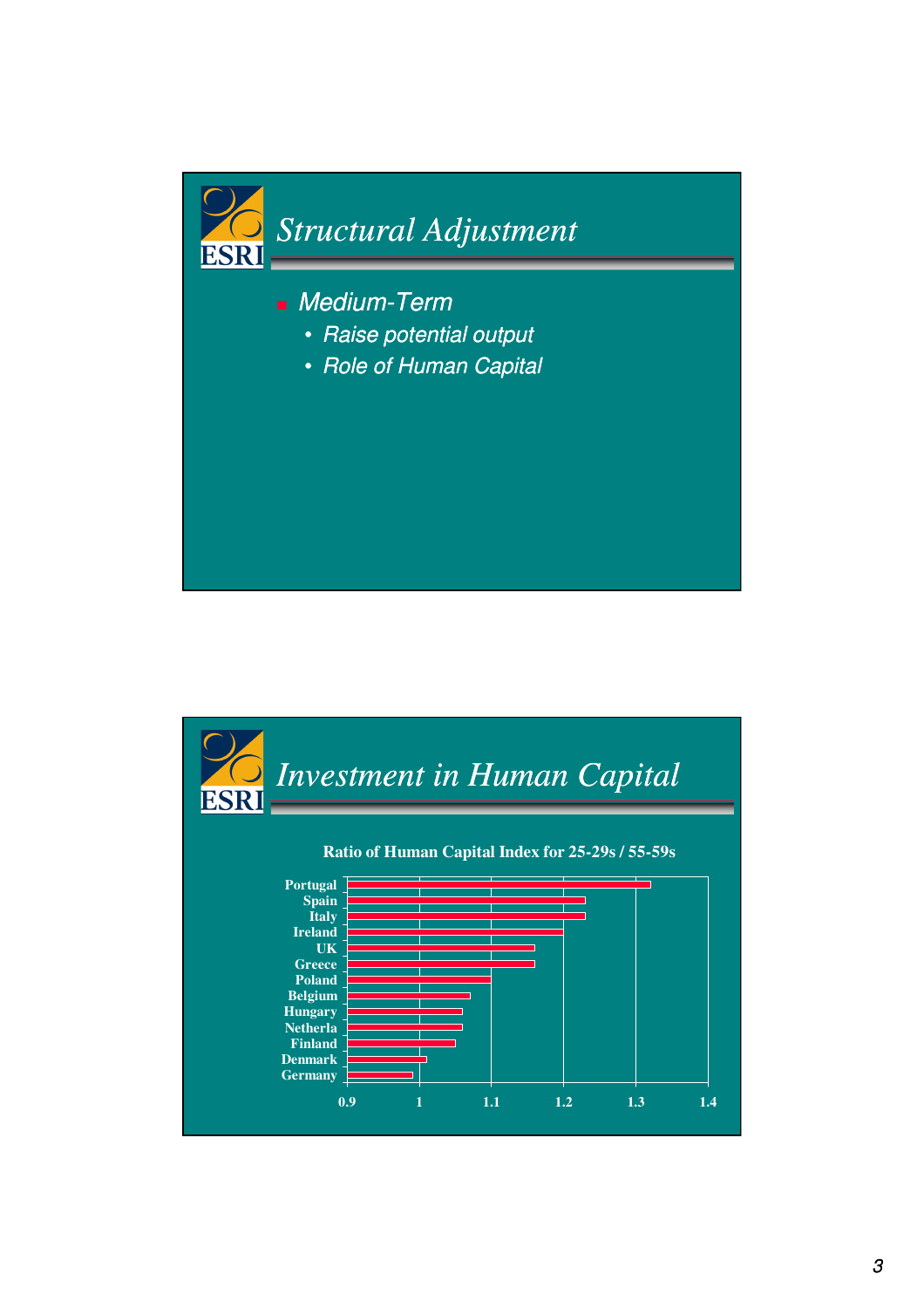

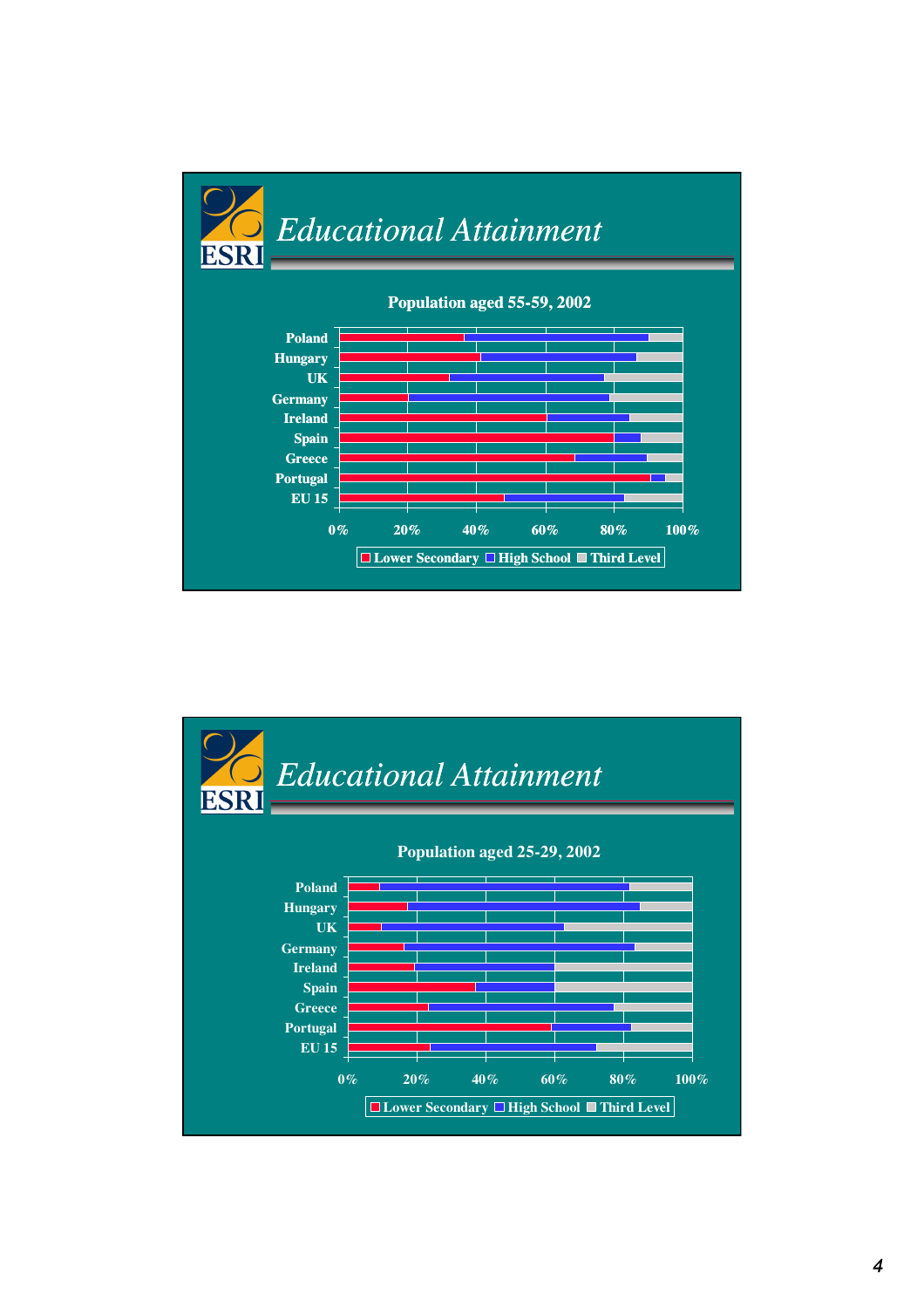

**Increase supply of skilled labour** 

- Reduce price wage premium
- Make economy more competitive
- **Substitution between skilled and** unskilled labour?
	- If low: cut unskilled wages problematic
	- Need to reduce supply
	- Need to increase demand

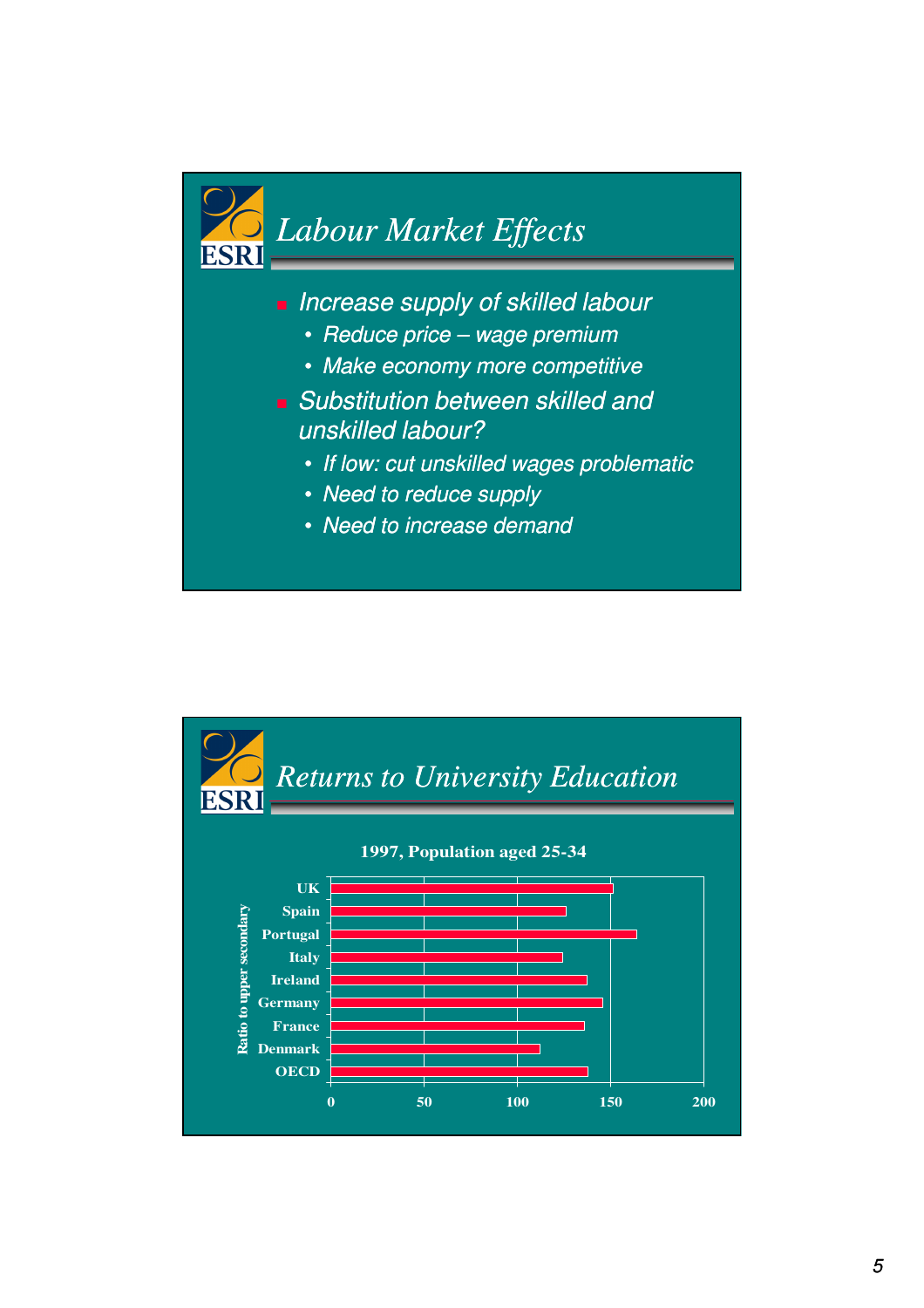